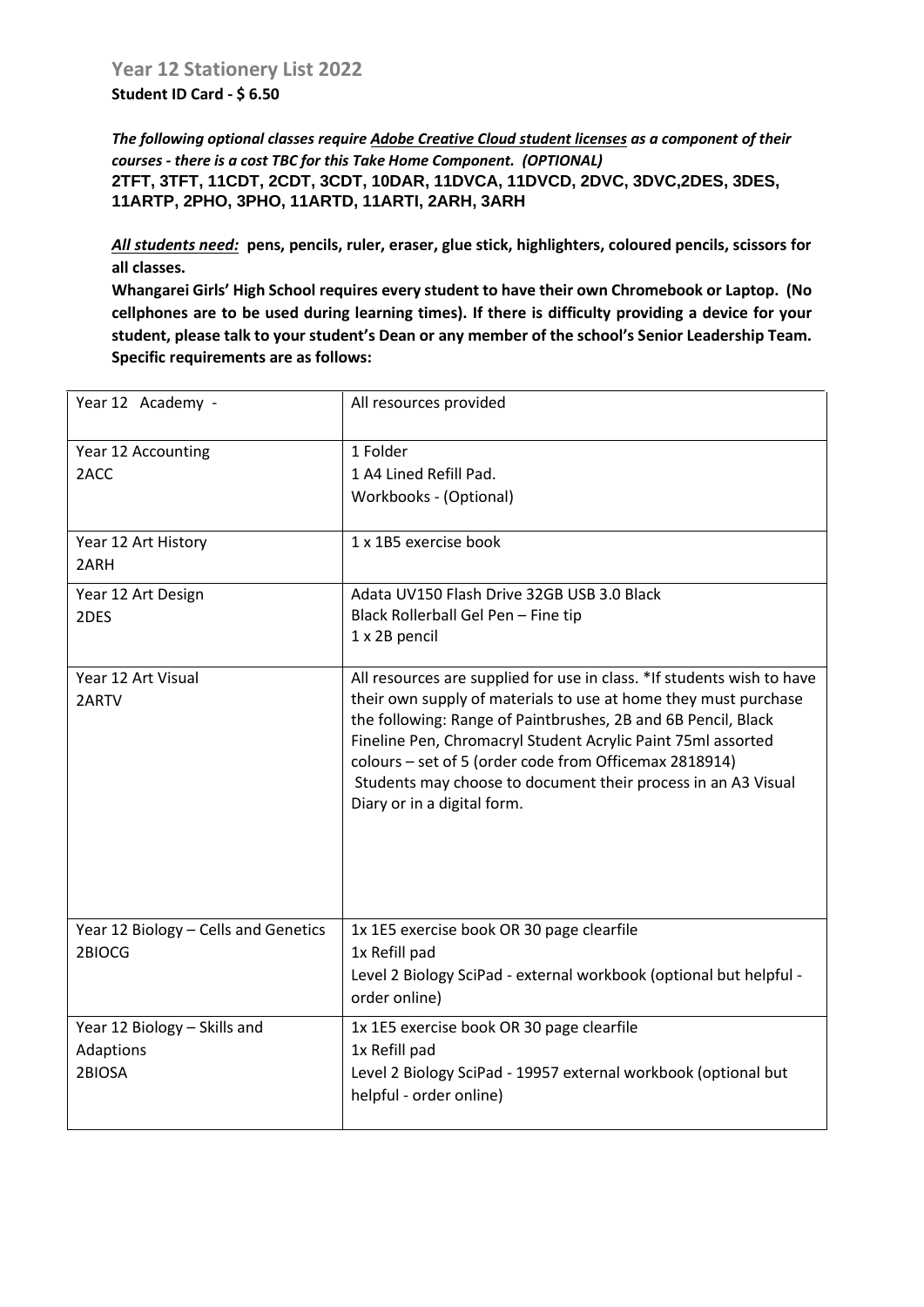| Year 12 Chemistry with Reactivity          | 2-3 x 1E5 or 1E8 exercise book                                                                    |
|--------------------------------------------|---------------------------------------------------------------------------------------------------|
| 2CHER                                      | Scientific or Graphics Calculator                                                                 |
|                                            | Scipad for 2.4 Structure and Bonding, 2.5 Organics and 2.6                                        |
|                                            | Chemical Reactivity (recommended) Optional                                                        |
| Year 12 Chemistry with Solubility          | 2-3 x 1E5 or 1E8 exercise book                                                                    |
| 2CHES                                      | Scientific or Graphics Calculator                                                                 |
|                                            | Scipad for 2.4 Structure and Bonding and 2.5 Organics                                             |
|                                            | (recommended) Optional                                                                            |
| Year 12 Child Development                  | 1 x 2B5 exercise book                                                                             |
| 2ECD                                       |                                                                                                   |
| Year 12 Classical Studies                  | 1 x 1B8 exercise book, Gluestick, Pens                                                            |
| 2CLA                                       |                                                                                                   |
| Year 12 Creative Digital Technology        | No specific requirements for this class                                                           |
| 2CDT                                       |                                                                                                   |
|                                            |                                                                                                   |
| Year 12 Dance                              | 1 x 1B5 exercise book                                                                             |
| 2DNC                                       | Black leggings/ spanx and a black singlet or t shirt (length and cut                              |
|                                            | of your choice - May need to be worn under any costume)                                           |
| Year 12 Drama                              | WGHS shorts and t-shirt (Same as for PE)                                                          |
| 2DRA                                       | 1 x 1B8 exercise book                                                                             |
|                                            | 1 x 1B8 exercise book                                                                             |
| Year 12 Drama - Knowing the                |                                                                                                   |
| Camera                                     |                                                                                                   |
| 2DRAC                                      |                                                                                                   |
| Year 12 Drama - Performing Arts            | 1 x large design drawing books                                                                    |
| Technologies<br>2DRAT                      | Ruler, pencils                                                                                    |
|                                            |                                                                                                   |
| Year 12 Design and Visual<br>Communication | Stationery (optional) - graphic pens, pencils, scissors, glue sticks,<br>rapid markers            |
| 2DVC                                       |                                                                                                   |
|                                            | Final product - Take home component - \$30.00 - (optional)<br>1B8 or 1E8 exercise book or similar |
| Year 12 Earth, Space and Science           | 14J8 refill graph paper                                                                           |
| 4ESS                                       | ESA Level 2 Earth and Space Science Learning Workbook                                             |
|                                            | (recommended) Optional                                                                            |
|                                            | Scientific or graphic calculator                                                                  |
|                                            |                                                                                                   |
| Year 12 Economics                          | 1 Folder                                                                                          |
| 2ECO                                       | 1 A4 Lined Refill Pad                                                                             |
|                                            | Workbooks - (Optional) Students have the opportunity to purchase                                  |
|                                            | NCEA workbooks from Officemax and an online elearn economics                                      |
|                                            | subscription at a total cost of \$30.00.                                                          |
| Year 12 English - Discovery of             | Exercise book or refill and folder to manage notes                                                |
| Analysis                                   |                                                                                                   |
| 2ENGDOA                                    |                                                                                                   |
| Year 12 English - Journeys through         | 1B8 exercise book or refill and folder to manage notes,                                           |
| <b>Unfamiliar Texts</b>                    | sticky notes / post-it                                                                            |
| 2ENGJUT                                    | Option to purchase set written text - \$25.00                                                     |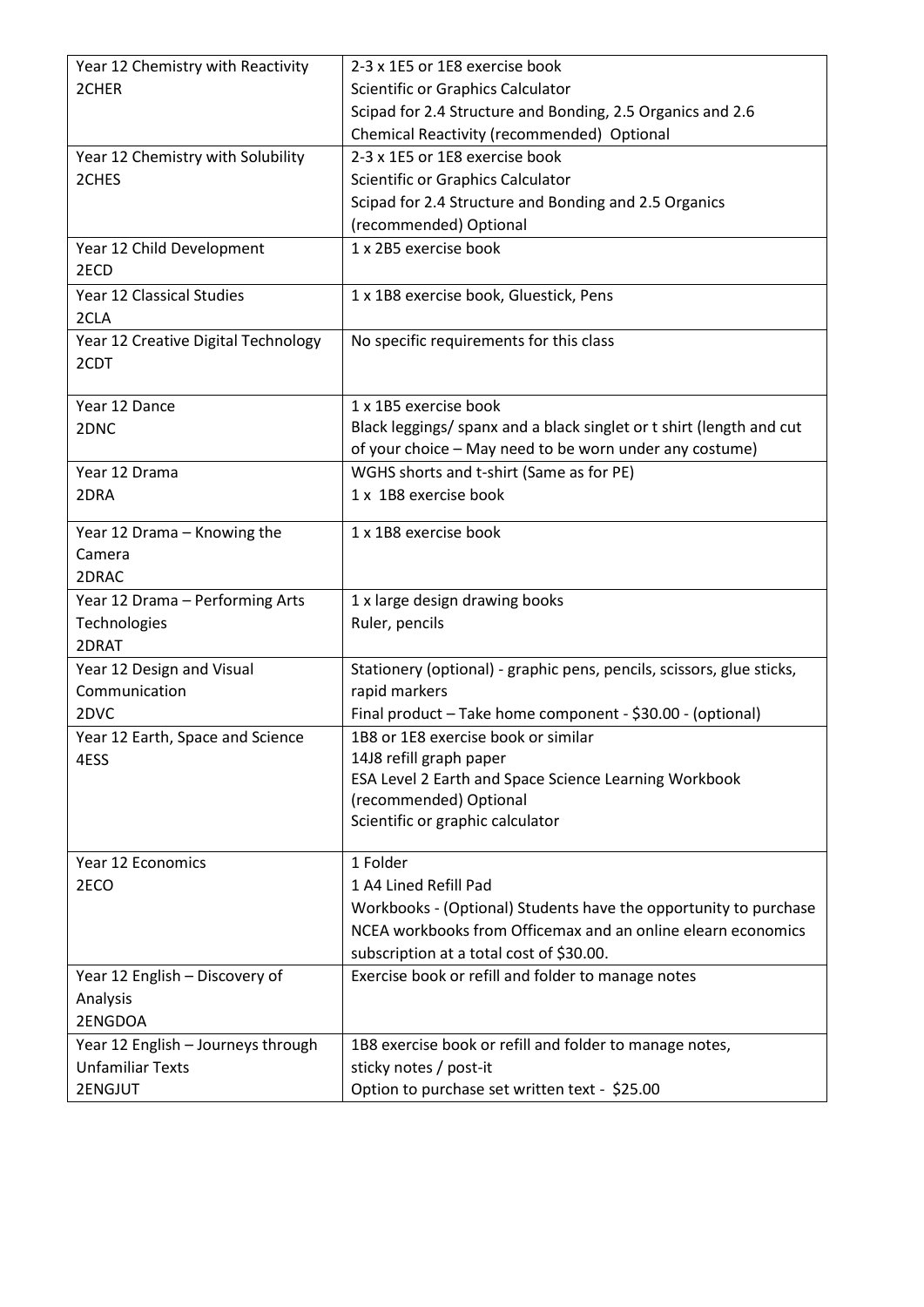| Year 12 Enterprise<br>2 ENT                  | 1 Ring Binder<br>1 Set of Dividers<br>1 Clear File<br>1 A4 Lined Refill Pad<br>There is an expectation that students will contribute to the capital<br>of their own business. This will be through individual contribution,<br>fund raising or selling supporters' shares. The objective is that the<br>company earns enough money to pay back this investment,<br>contribute to community wellbeing plus return a profit to each<br>student |
|----------------------------------------------|----------------------------------------------------------------------------------------------------------------------------------------------------------------------------------------------------------------------------------------------------------------------------------------------------------------------------------------------------------------------------------------------------------------------------------------------|
| Year 12 Film and Media<br>2FMED              | All resources are supplied for use in class.<br>*It is recommended that students purchase their own 32GB SD<br>card and a USB flash drive to manage their own files.                                                                                                                                                                                                                                                                         |
| Year 12 Food and Nutrition<br>2FNT           | 1 x exercise book<br>Fully covered shoes                                                                                                                                                                                                                                                                                                                                                                                                     |
| Year 12 French<br>2FRE                       | To be advised by Te Kura.                                                                                                                                                                                                                                                                                                                                                                                                                    |
| Year 12 Geography<br>2GEO                    | 1 x 1B8 exercise book, Pens, Glue Stick,                                                                                                                                                                                                                                                                                                                                                                                                     |
| Year 12 Health Education<br>2HLT             | Workbook<br>40 page clear file                                                                                                                                                                                                                                                                                                                                                                                                               |
| Year 12 Health Science<br>2HLTSC             | 1 x exercise book                                                                                                                                                                                                                                                                                                                                                                                                                            |
| Year 12 History<br>2HIS                      | 1B5 or 1B8 exercise book                                                                                                                                                                                                                                                                                                                                                                                                                     |
| Year 12 Hospitality<br>2HOS                  | *Fully covered shoes are compulsory for all practical classes*<br>Pen                                                                                                                                                                                                                                                                                                                                                                        |
| Year 12 Mathematics with Calculus<br>2MATC   | Workbooks - (optional)<br>Walker Maths 2.4 Trigonometry Workbook<br>Walker Maths 2.12 Probability Methods<br>Walker Maths 2.7 Calculus Workbook<br>Walker Maths 2.6 Algebra Workbook<br>3 x 1E5 exercise books<br>A Casio Graphics FX9750 calculator is strongly recommended                                                                                                                                                                 |
| Year 12 Mathematics with Statistics<br>2MATS | Workbooks - Optional<br>Walker Maths 2.4 Trigonometry Workbook<br>Walker Maths 2.5 Networks Level 2 Workbook<br>Walker Maths 2.12 Probability Workbook<br>3 x 1E5 Exercise Books<br>A Casio Graphics FX9750 calculator is strongly recommended                                                                                                                                                                                               |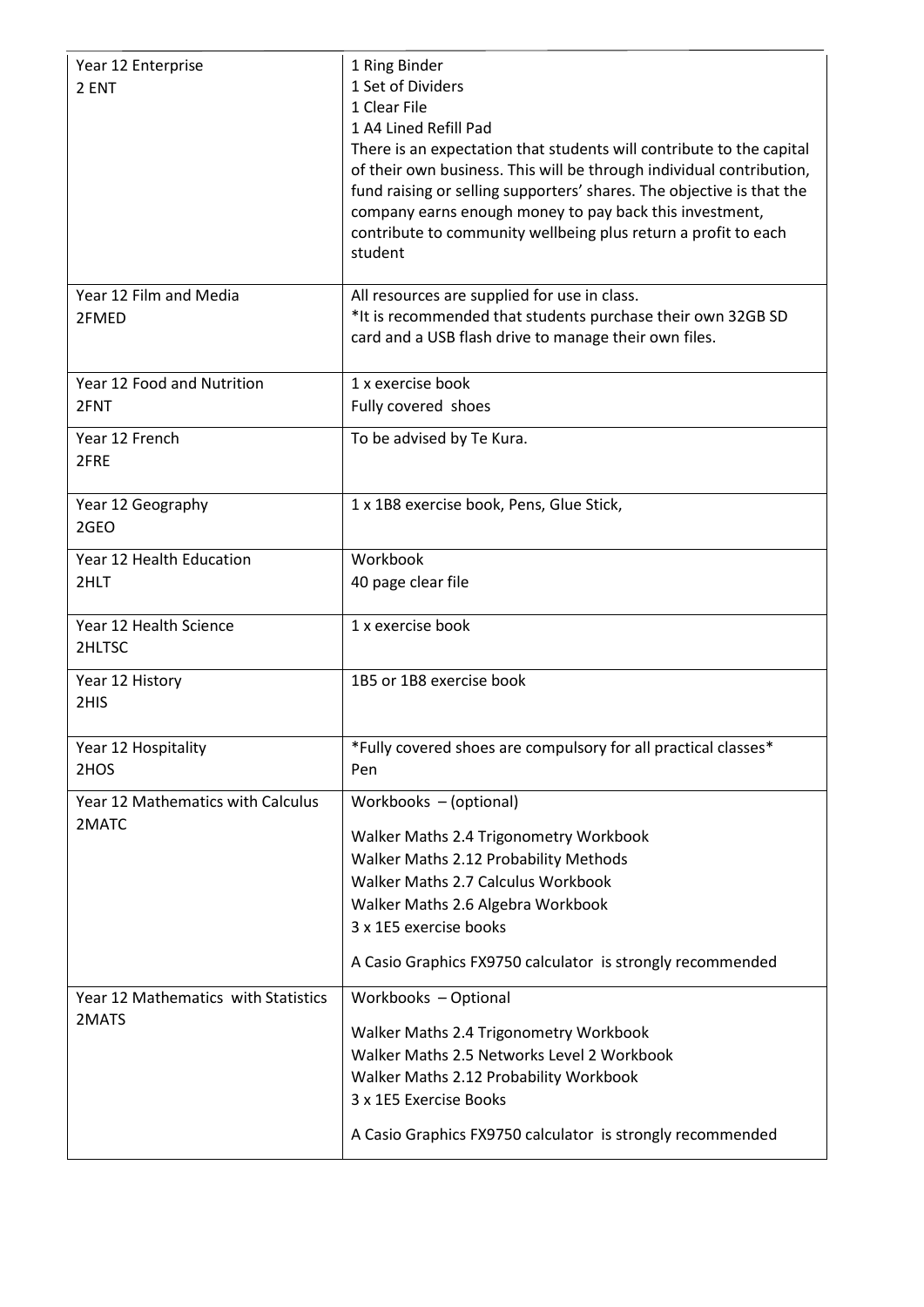| Year 12 Music                                             | Guitar pick (if playing guitar - recommended)                                                                                                                                                                                                                                                                                                                                                                          |
|-----------------------------------------------------------|------------------------------------------------------------------------------------------------------------------------------------------------------------------------------------------------------------------------------------------------------------------------------------------------------------------------------------------------------------------------------------------------------------------------|
| 2MUS                                                      | Clarinet reed No.2 or 2.5 (if playing clarinet - recommended)                                                                                                                                                                                                                                                                                                                                                          |
|                                                           | \$20.00 per term instrument hire (optional) - flute, clarinet,<br>trumpet, trombone, saxophone                                                                                                                                                                                                                                                                                                                         |
| Year 12 Outdoor Education<br>20ED                         | \$200.00 contribution cost to cover overnight trips. (Voluntary)<br><b>Exercise clothes</b><br>1 Set of thermals. Talk to your teacher before purchasing<br>1 Pair of sturdy shoes - Talk to your teacher before purchasing<br>All specialist safety equipment will be provided for each activity                                                                                                                      |
| Year 12 Photography<br>2PHO                               | All resources are supplied for use in class.<br>Students must purchase their own 32GB SD card to manage their<br>own files.                                                                                                                                                                                                                                                                                            |
| Year 12 Physical Education<br>2PED                        | PE gear appropriate for physical activity, book, whistle.                                                                                                                                                                                                                                                                                                                                                              |
| Year 12 Physical Education-Sports<br>Management<br>2PEDSM | Exercise book, whistle, appropriate PE Gear                                                                                                                                                                                                                                                                                                                                                                            |
| Year 12 Physics<br>2PHY                                   | Scientific or graphic calculator<br>1B8 or 1E8 workbook or similar<br>14J8 Graph paper pad or similar<br>SciPad for 2.4 Mechanics and 2.6 Electricity (recommended) -<br>optional                                                                                                                                                                                                                                      |
| Year 12 Product and Design<br>Technology<br>2PAD          | 1 A3 Visual Diary, Graphic Pens, Safety Glass & Ear Protection.<br>Final product - Take home component - \$100.00 (optional)<br>Students also have the option to purchase more specialised<br>materials, equipment or resources for their individual projects (e.g:<br>developing screens for printing vs hand cut, pine vs rimu). They will<br>need to be mindful of this when working through the design<br>process. |
| Year 12 Primary Industries<br>2PRI                        | 1 x 2B8 exercise book<br>Document Wallet                                                                                                                                                                                                                                                                                                                                                                               |
| Year 12 Psychology<br>2PSYC                               | 1 x 1B8 exercise book                                                                                                                                                                                                                                                                                                                                                                                                  |
| Year 12 Spanish<br>2SPA                                   | To be advised by Te Kura.                                                                                                                                                                                                                                                                                                                                                                                              |
| Year 12 Social Studies<br>2SST                            | 1 x 1B8 exercise book, gluestick, pens                                                                                                                                                                                                                                                                                                                                                                                 |